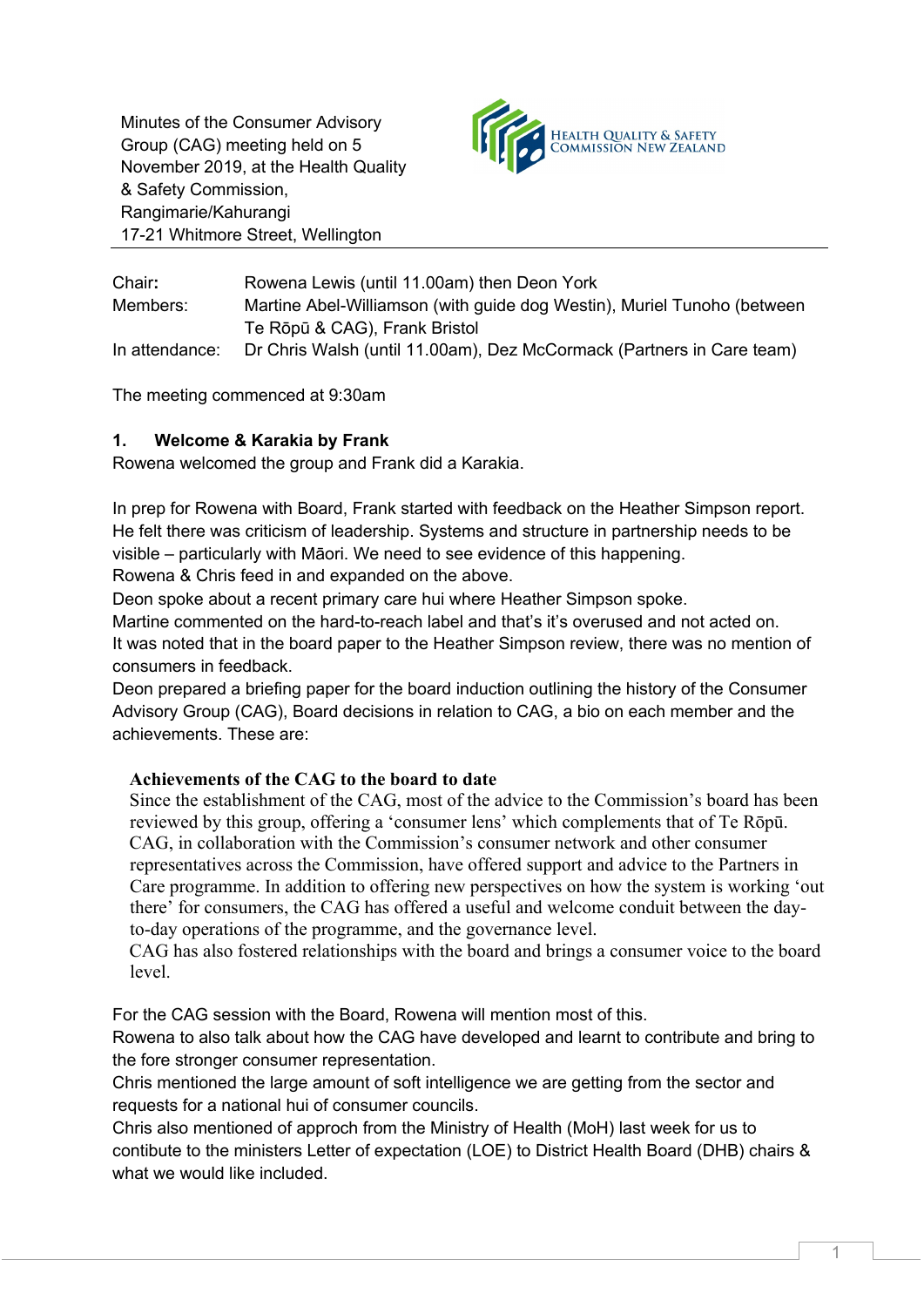Muriel mentioned how the commission have moved along this year; being courageous and how this needs to be promoted and continued.

Rowena would like more of a joint discussion and getting the board feedback on thier views in the consumer arena.

Muriel mentioned the pace of change to address poverty is very slow. Demand continues to get higher in people managing every day life.

# **2. Presentation of Draft Strategic Priorities**

Iwona presented this session jointly with CAG & Te Rōpū in Kahurangi. *(Minutes by Alexis Weaver)*

# **Draft strategic priorities**

Stephanie Turner and Iwona Stolarek updated Te Rōpū on the progress of the draft strategic priorities in the Statement of Intent (SoI).

Title – Māori world views facilitating organisation change

## **Details**

Ria welcomed everyone and there was a whakawhanaungatanga then Stephanie began their presentation.

Staff engagement is really important so they've sought engagement for development of the strategy.

This is an opportunity for both groups to give their thoughts, about a Te Ao Māori view and change and support the sector.

Te Tiriti o Waitangi

- We have obligations to uphold Te Tiriti o Waitangi. We're all accountable for where we sit and where we uphold Te Tiriti o Waitangi.
- Stephanie comes from a place where everyone is a treaty partner.
- Talk about Te Tiriti needs to be simple so that people ask what they can do in their daily lives.

Context

- Wai 2575 claims are important to keep in mind.
- The way Te Tiriti was being used was the 3 Ps (participation, protection and partnertship) but now the way is to focus on the articles.
- Stephanie acknowledged the great work the Commission has done so far in Treaty training, the political climate which allowed Māori Health to advance, with Te Tiriti being the centre of the forward direction.
- Stephanie also acknowledged the work of the Performance Improvement Framework (PIF).
- It is important to remember that what's happening for our whanau is really bad in many ways. There needs to be more accountability.

What to focus on for Te Ao Māori

• Māori have always acknowledged their kupu, maintained their knowledge base, whakapapa for their own issues and should continue to do so.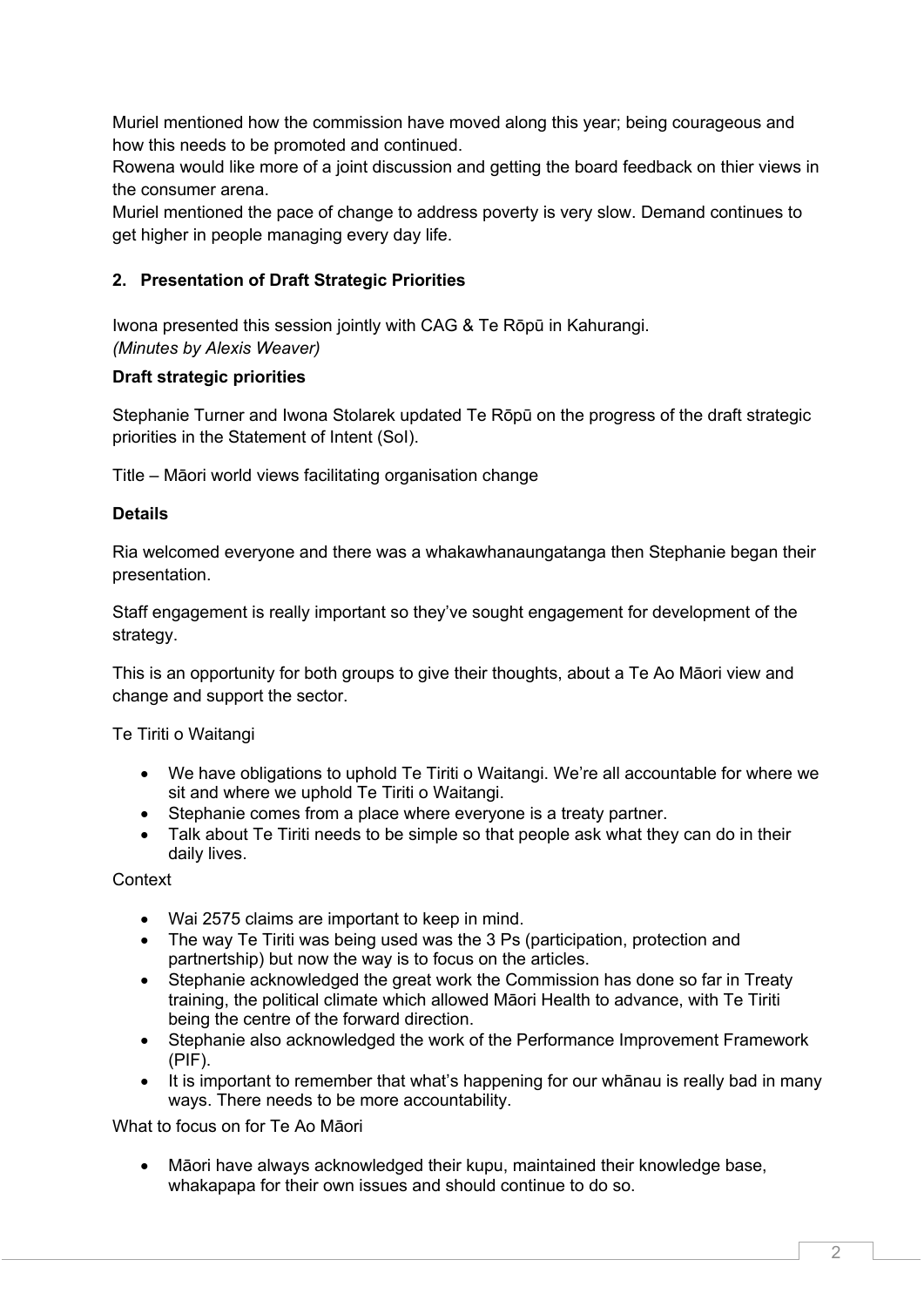- What are the priorities to advancing Māori health? What can the Commission do to enable that? What are the key levers that will shift things along?
- Stephanie noted the firm belief that if we uphold Te Tiriti, we will address inequity.
- What do we need from a system-, individual-, practice-level?
- The Māori Health team in the Ministry of Health is keen to partner with the Commission and Eru Pomare to review the Health Equity Assessment Tool (HEAT) tool. The Commssion needs to provide guidance and leadership to support the sector.
- There's an opportunity missed as there are many groups doing well outside the mainstream. We are a system, we work in systems. We can use a lot of the matauranga to inform what's happening in the sector. Māori world views have been slow to be taken up.

What are the priorities and what will the strategy look like?

- Te tāniko is the image/metaphor for the strategy weaving.
- Stephanie and Iwona presented their draft thinking to the Board last time about enacting Te Tiriti and having a consumer/whānau-centred, resilient and culturally safe system.
- They've drawn in from many different materials and documents, eq, the PIF, the Health & Disability review and Wai 2575 (Waitangi tribural claim)
- The strategy needs to have equity at the centre.
- One main challenge from the PIF was to redefine the operating model. This is a challenge – not necessarily changing everything the Commission does but understanding the system better.
- Is the health system a complex system or is it just unkind, failing to adapt? The Commission should support local thinking and work which is applicable to different areas in different ways.
- It needs to be simple and applicable people need to be able to easily elucidate what they're doing towards the strategy.
- It needs to be aligned with the Commission's government and strategic priorities.

Iwona showed the process of the SoI from information and support to where we are now: advancing Māori health, unwarranted variation, equity, supporting quality & safety.

- They are proposing Te Tiriti becomes the Commission's foundational document.
- John Whaanga and MoH have provided a Te Tiriti framework. Should the Commission use the same framework as them or create our own? It's good because it defines what it means for each of the articles. They are proposing using the Declaration of Independence as another section of the model instead of article four – promoting and protecting mana and matauranga Māori.

#### Discussion

Partnering with Māori – who is meant?

- Internally, Te Rōpū needs to partner with the Commission Board. The Māori Health Outcomes team needs to be built and invested in, especially how that work is integrated in.
- Externally it will need to be determined by mana whenua in the local contexts.
- That's how it's supposed to work but it's distorted. In Mental Health and Addictions, we need to have a system in place that focuses on the consumer. Māori whānau get a bitter pill that doesn't produce the health outcomes they need. It needs to be throughout the system.

Cede power – understand local solutions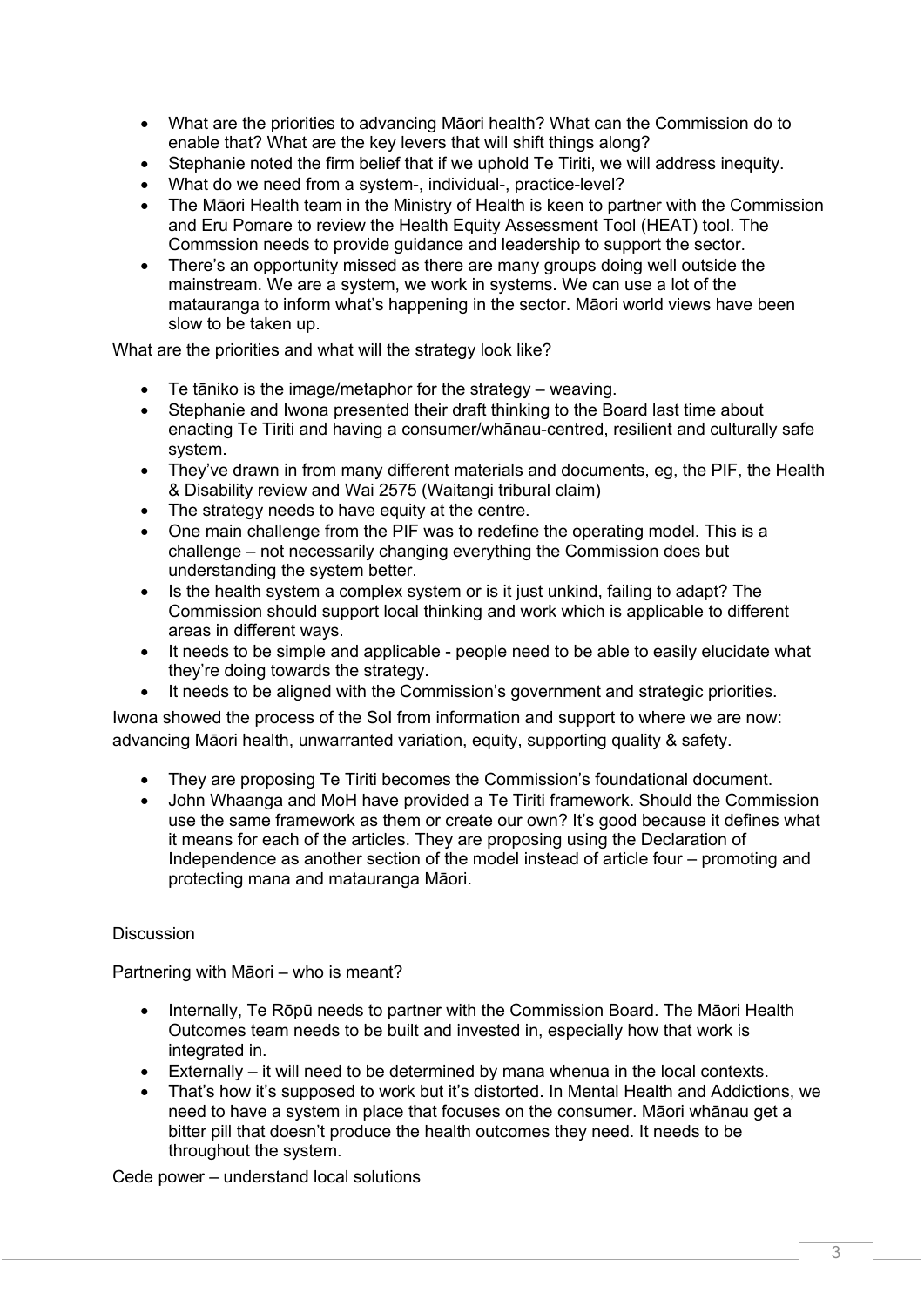- Don't cede power to disinvest. The way to achieve equity with a system move is to disinvest.
- The government doesn't trust Māori providers with government funding this is a real obstacle. Why is it that we're not investing in Māori providers/consumers. Isn't this a bigger risk for Māori inequity and whānau?
- Whakakotahi weighting for equity was low but it's been moving forward. At what point do we ask the whānau and iwi – what is quality for you?

### Consumer

• The consumer programme has parallels with the discussion of the morning. At the inception of the programme, that programme was about putting a stake in the ground but change is welcome.

#### Consumer kupu

- Tangata whai ora, tangata whai kaha.
- Nothing about us without us. It's about the direct participation of people at the governance level. Let us sit at the right table at the right time.

Tino rangatiratanga needs to be in the strategy as a key focus

- Tino rangatiratanga could be downplayed with this new strategy. It needs to be front and centre.
- The focus of tino rangatiratanga needs to be on power and authority.
- There hasn't been much talk about tino rangatiratanga. We're in a transition mode now. Kawanatanga and oritetanga are in place, but tino rangatiratanga is not defined properly and people are scared of it.
- Tino rangatiratanga needs to be there but it is very difficult. We need to build a system that survives a political environment.
- Our goal is equity and tino rangatiratanga how do we know we've achieved it?
- Be careful about self-determination because that's lends to self-responsibility, blaming and burdening people. We want people to have control over the decisions in their lives and that's where power and authority comes in.
- It's a good change to start talking about wairuatanga, it's part of the knowledge and Te Ao Māori, part of the matauranga.
- Important to remember that wairuatanga is not about religion, it is spirit.

Don't lose participation

- The one part of the principles approach that is at risk of being lost is participation. In the social services, it is participation in Māori social services that is really important.
- The intention is to articulate all of the articles against each strategic priority.
- He Korowai Oranga Māori aspirations

Declaration of rights of indigenous peoples

- Article approach is a rights-based approach. Moving from substituted decision-making to supported decision-making.
- Declaration of rights of indigenous peoples can take measures to ensure there's equity.

Ria asked Wi to chair while she joins the Board.

• Kindness, humanity and love for people. Don't lose sight of the fact that the system includes individuals/people.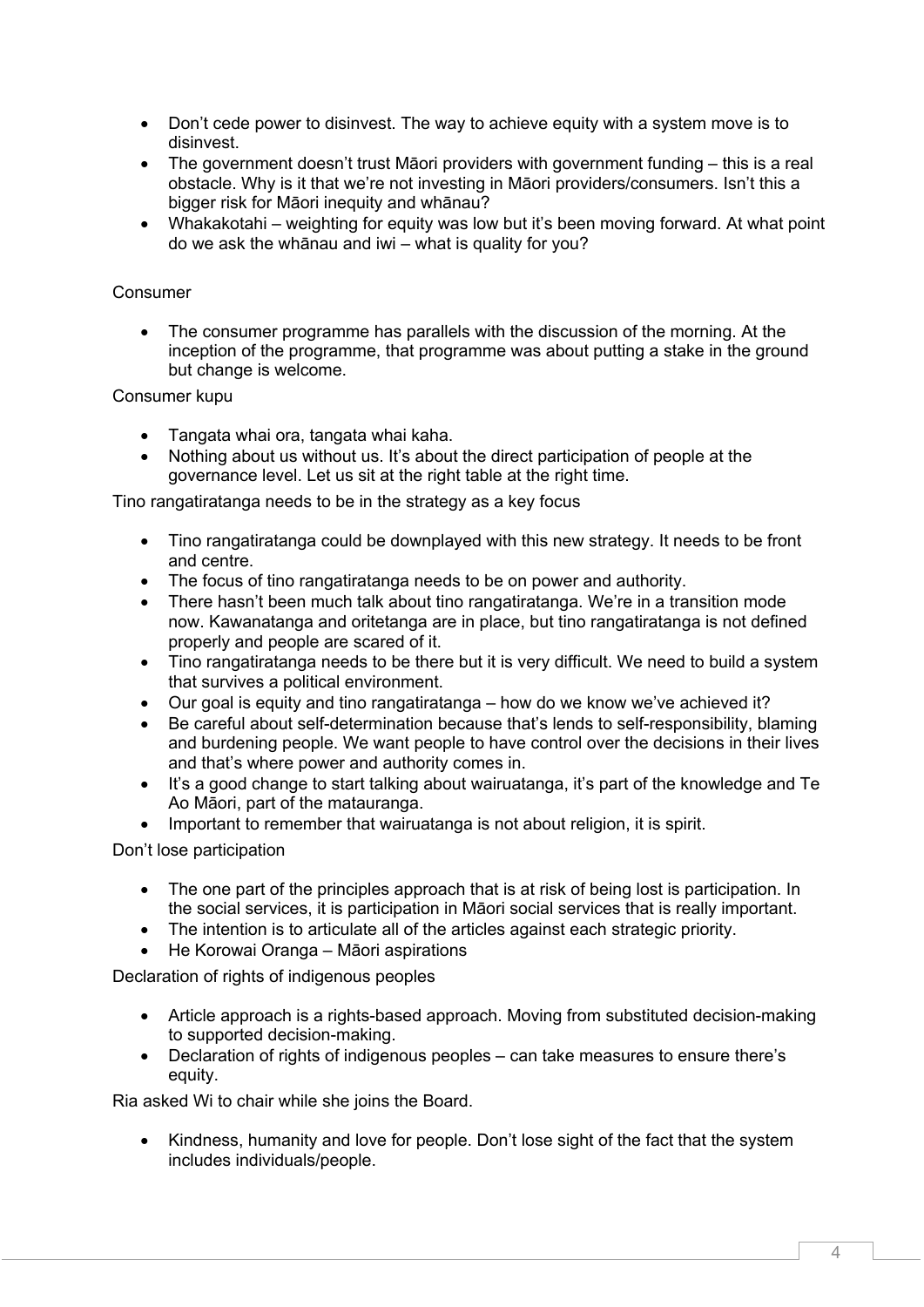Disabled Māori suffer the worst health outcomes

- Hoping that in the future there could be more language about disabled Māori, especially as this group has some of the worst health outcomes.
- Use positive language especially for more disadvantaged groups that don't focus on impairment but about where people are in their joureny. We can use these words to think about the labels that get applied to people and their baggage.

### **3. Mortality Review Committees (MRC's)**

This session was postponed until the next CAG hui

#### **4.1 Previous minutes from 27 June**

Previous minutes were accepted as a true and accurate record.

### **4.2 Actions Update**

Deon spoke to the actions list. MRC session noted for next hui. Some items on going.

#### **4.3 Interests register**

Noted. Frank to advise his updates.

### **5. Partners in Care (PIC) update and group environmental scanning**

## Deon spoke about **Measuring progress and responding to the consumer experience of the health care system:**

- With the intelligence hub, roll out the consumer engagement quality and safety marker. Feedback to be received by pilot sites by 12 November. Update to 'form' by 15 November for pilot sites to input data.
- Community project to support Māori health advancement working with the consumer network (improving patient experience) Te Rina Ruru's Camp Unity has been completed with great success.
- Produce resources to assist with improving patient experience (Let's PLAN revisited, patient stories in disability, primary care perspectives). To date we have completed the primary care resource, the Jim Edwards video, and the Elhers Danlos Syndrome video is on the way. Looking at an update to three steps to three steps to health literacy, but this is dependent on budget
- Follow up on the interventions put in place by services to respond to the lower-scoring areas of the adult inpatient experience survey. Nudge video interventions have been complete and promoted. Nelson Marlborough District Health Board (NMDHB) says they can't go any further with intervention, but Waikato and Northland might.

### **Promoting consumer-provider partnerships and the consumer voice in the health and disability sector**

• Continue to champion the involvement of consumers and the 'Partners in Care' approach at all levels across the sector by: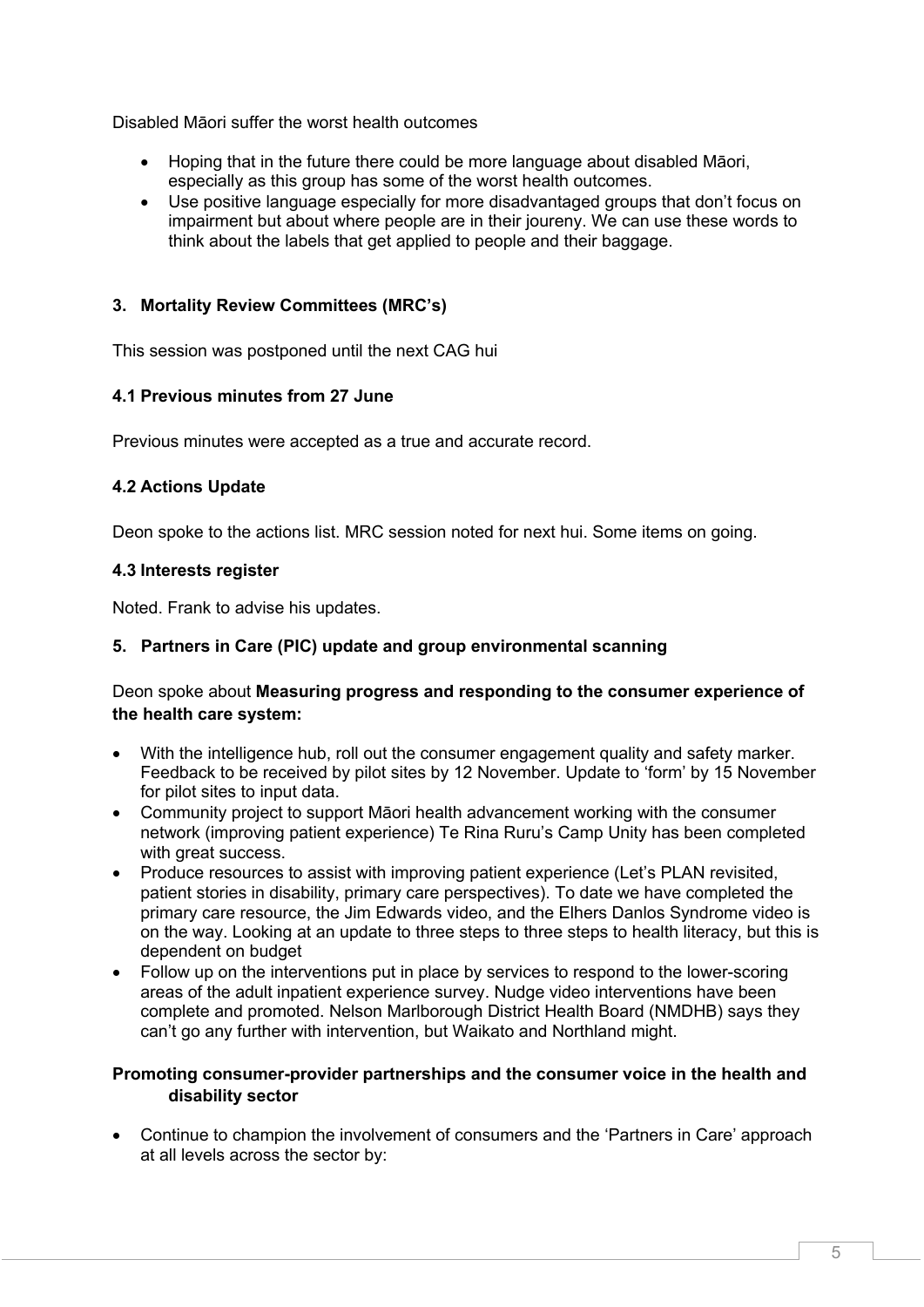- Consumer representation at DHB-level (Aim of 100% consumer councils in place by June 2020) Looking to get around all the consumer councils? We have already visited 7/20. Perhaps to the South Island before June 2020?
- Run a co-design programme with regional cancer services focusing on cancer equity and all four first workshops complete. There are 4 teams.
- Liaise with Te Rōpū Māori through consumer advisory group Māori representative
- Strengthen relationship between Commission programmes and Partners in Care programme through Partners in Care champions. Some vacancies on the Consumer network group to fill.
- Facilitate opportunities for Commission consumer representatives to meet and learn from one another. Will consider doing this again this year
- Plan Open forum for 2020.

#### **Building consumer leadership and capability**

- Support the consumer advisory group
- Support and develop the consumer network
- Follow up on the adoption of the 'train the trainer' resources developed to build capability of consumers in the health and disability sector.
- Respond to consumer requests and sponsorship.
- Promote examples of effective consumer leadership within the Commission and in the wider health and disability environment.
- We have launched the revised guide to consumer engagement with an emphasis on primary and community settings.
- Facilitate opportunities to promote consumer engagement in primary care and following up this with Primary care staff in the commission.

Deon also talked about the Quality & Safety Marker (QSM) and S.U.R.E. (Supporting, Understanding, Responding, Evaluating)

#### **Martine:**

Trip to Denmark next week for planning meeting. Sent by Blind Foundation NZ. Also working with Google homes re smart cities and bringing access more in to the home. "Alexa" upgrades. Spoke about working with MoH re disability support with family. Having input into the NZ Disability action plan from DPO and Citizens NZ level.

#### **Frank:**

Large amount of work and activity from MoH re transformation of Mental Health & Addiction act and the report. Primary care RFP for all the funds Government made available. Lots of change in the pipeline.

#### **6. Dates for 2020**

Dates have been advised and invites are issued. Explanation as to timeframes and how the dates were set to tie in for feedback on any Board papers.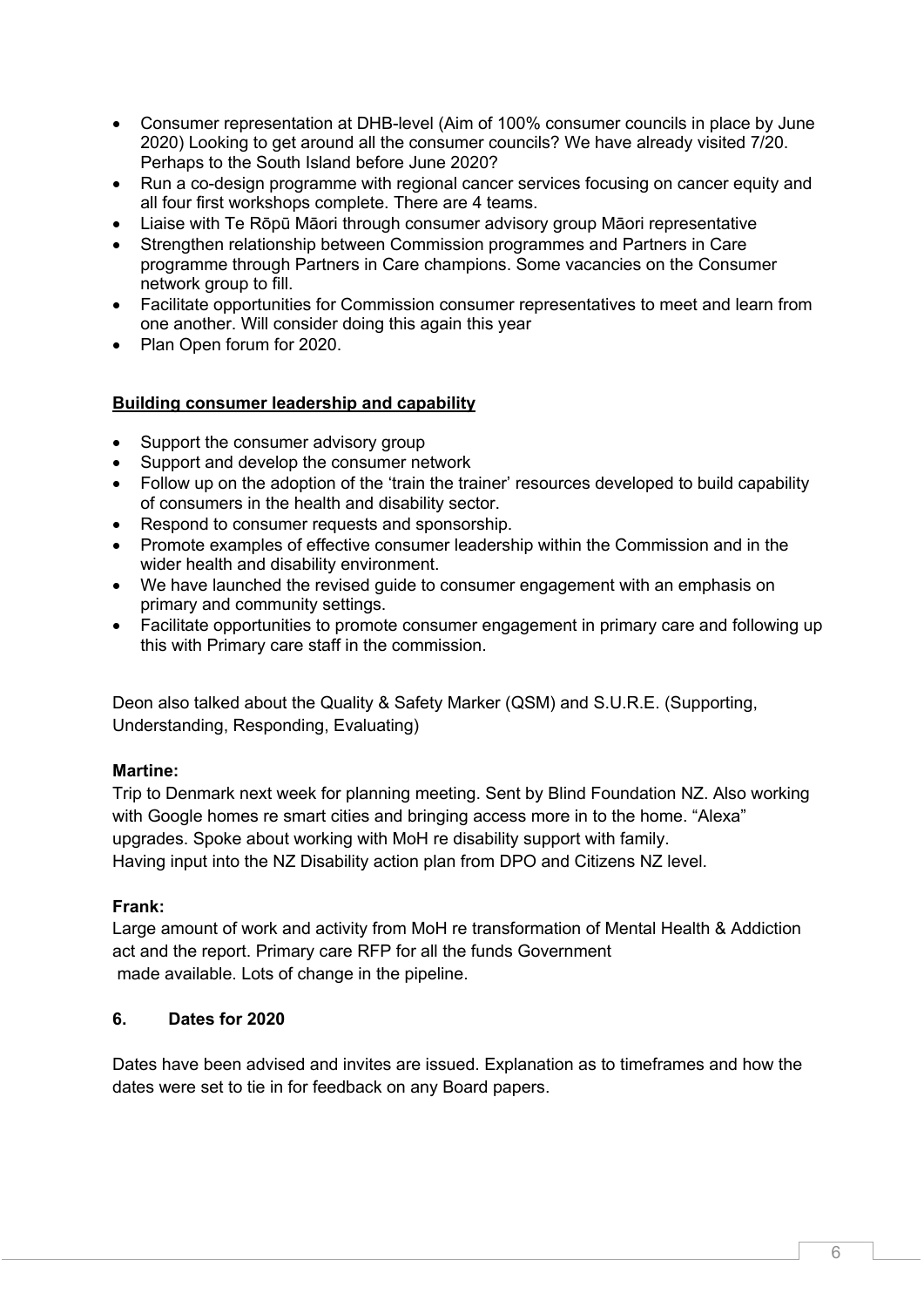# **7. Healthcare Associated Infections (HAI)**

Gary Tonkin presented to both CAG and Te Rōpū in Kahurangi, updating on the HAI programme – (*notes by Alexis Weaver*)

## **Details**

Gary talked about infections that take place in the hospital.

**Context** 

- Adverse events are frequent during care delivery.
- People with infections are more likely to face surgery, extended therapy and are at higher risk of dying.
- There are greater impacts on family.
- Commission has had a focus on infection prevention and control since 2011.
- The scope of the programme has not included community hospital type places rather than just DHBs.

Hand hygiene part of the programme

- Five moments is just purely about clinicians washing their hands after contact with patient surroundings as well as before.
- Working with DHBs on clinical areas to train auditors on each of the DHBs.
- They've gone from 60% to 80% since 2012 of all five moments being met.
- The programme has focused on how they can support DHBs with the spread, rather than raising the targets more. This is likely why the graph has levelled out at 80-85%, not the increase but at least the spread.

#### Future

- Patients can be involved in hand hygiene. They should be able to notice that the practitioners are not doing so and be able to tell them. This is scary for patients but the frontline staff are being trained to ensure they listen to patients when they say this.
- There are lower rates of compliance in Māori.
- There does need to be more patient and whānau information.

Surgical site Infectiomn (SSI) part of the programme

- SSI programme they've created a bundle to encourage improvement and reduce SSIs.
- Since 2013, the programme has monitored hip and knee surgeries. Now it monitors cardiac surgeries also.
- The Commission provides support and leadership.
- There has been success the programme has saved 100 infections since its inception.

#### For Māori

- From 2013, there was a gap between Māori and non-Māori, non-Pacific. From 2016, the gap has been closed and the rate has come down a little for orthopaedic surgeries. For cardiac, it's promising but there is not enough data to say yet whether the gap has closed.
- This is an example of bringing in a programme for all that actually helped address inequities.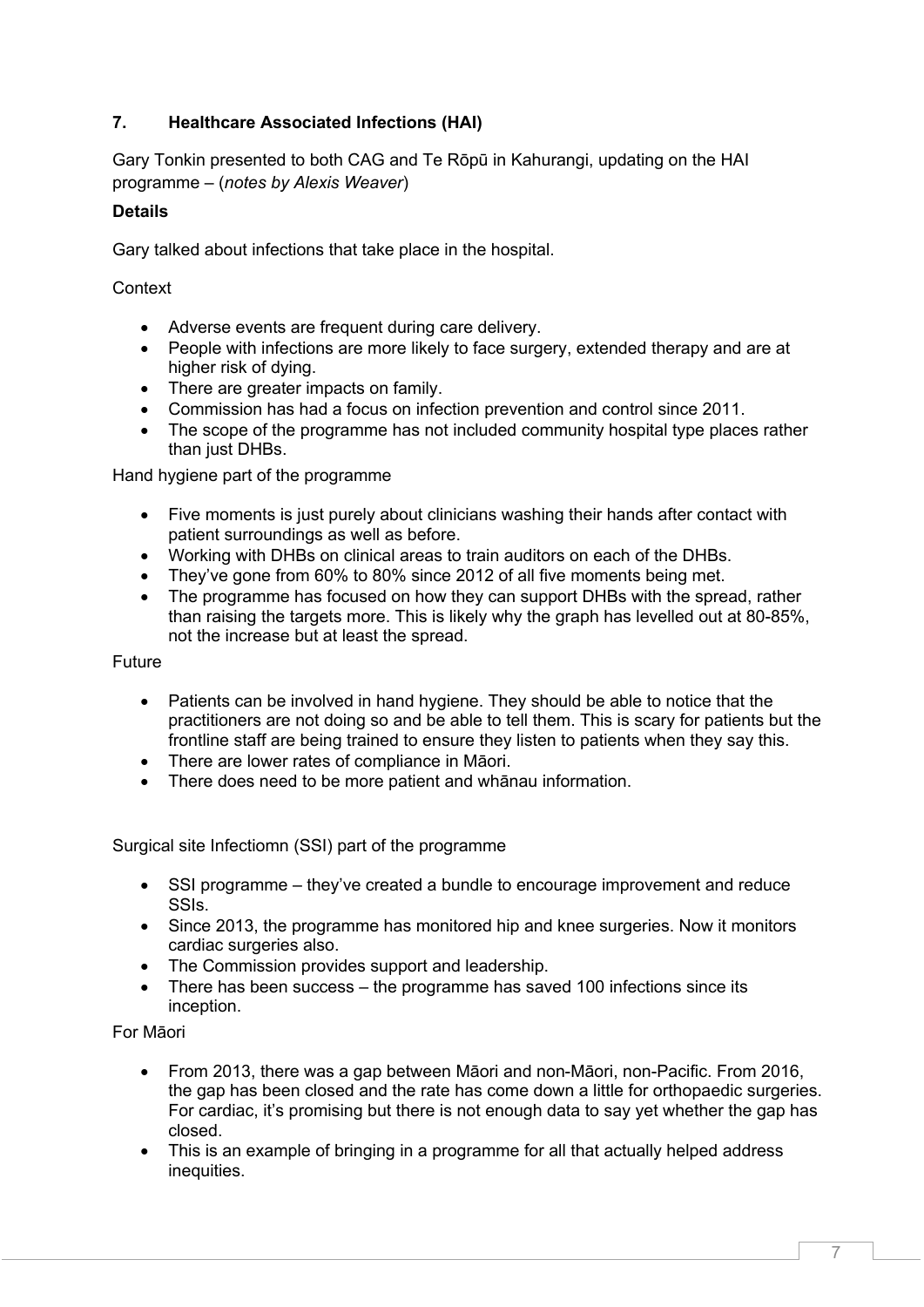- Māori are having surgeries about 10 years younger than non-Māori. This is consistent with other health issues.
- People need to be informed. Māori don't want to have these operations and think they can only have a couple in their lifetime, which may not be true. In Choosing Wisely, people were informed about whether surgery was necessary, the risks and purpose of it, leading to fewer people actually getting surgery. What can the Commission do here?

### Future

- There has been a constrained scope for the programme. Funding is unsure which makes planning difficult. Part of this scope and spread of success might come with the Aged Residential Care (ARC) sector. They're doing a point prevalence survey with ARC to identify where they'll focus in coming years.
- The equity graph needs to be circulated to show the success of eliminating inequities.
- At the moment, the programme is matching the data with the national collections.
- They're suggesting to the Board tomorrow to move to light surveillance to free up data collection so they can work on improvement. The rōpū wondered whether improvement will continue after the Commission stops focusing on this programme.
- It's hard to transition to primary healthcare after this success in the Commission.
- Any new work, prioritising it, there will be a check of whether there is a difference or not. It's amazing success so far and for DHBs to follow-on then take over the funding.

#### **8. CAG joined the Board hui for their annual session as per Terms of Reference (TOR)** *(Tina Simcock notes)*

It was noted in the feedback letter prepared for the Board to send regarding the Heather Simpson report that there was no mention of the Consumer voice and its input into Board papers (this raised by CAG chair who was present at the discussion with the Health and disability review with Heather Simpson). Heather had commented on how good the Consumer Group breadth and reach was into communities across New Zealand and that she had identified this group as a good group to talk to in her consultation.

**Frank** spoke about a Mental health awareness - quality improvement – his take on quality and improvement used in the vegetables (nursery) he produced and funding becoming available to deliver services. Working in partnership with others. 'Placing consumers and whānau at the heart of interactions'.

**Muriel** spoke about how she had engaged with the Commission (community development background) as the first provider for Whakakotahi. She comes with a consumer perspective, using sensory tools such as emotions etc. She is a Te Rōpū member, likes how the Commission has reversed where health and wellbeing is up front - acknowledged functioning groups working for the same organisation.

**Martine** (policy background and has disability), community development / social cohesion/ community wellbeing/ Blind citizens NZ/ Disabled co-literation - disability strategy / patient deterioration leadership group / Korero Mai/ GP connect programme/ HQSC is positive about the quality and improvement of the health sector.

**Rowena** (CAG Chair) - Lawyer by trade/ first all lawyer firm in North Shore/ lived experience with cancer, give back, better health outcomes, consistency and care.

#### **Discussion topics**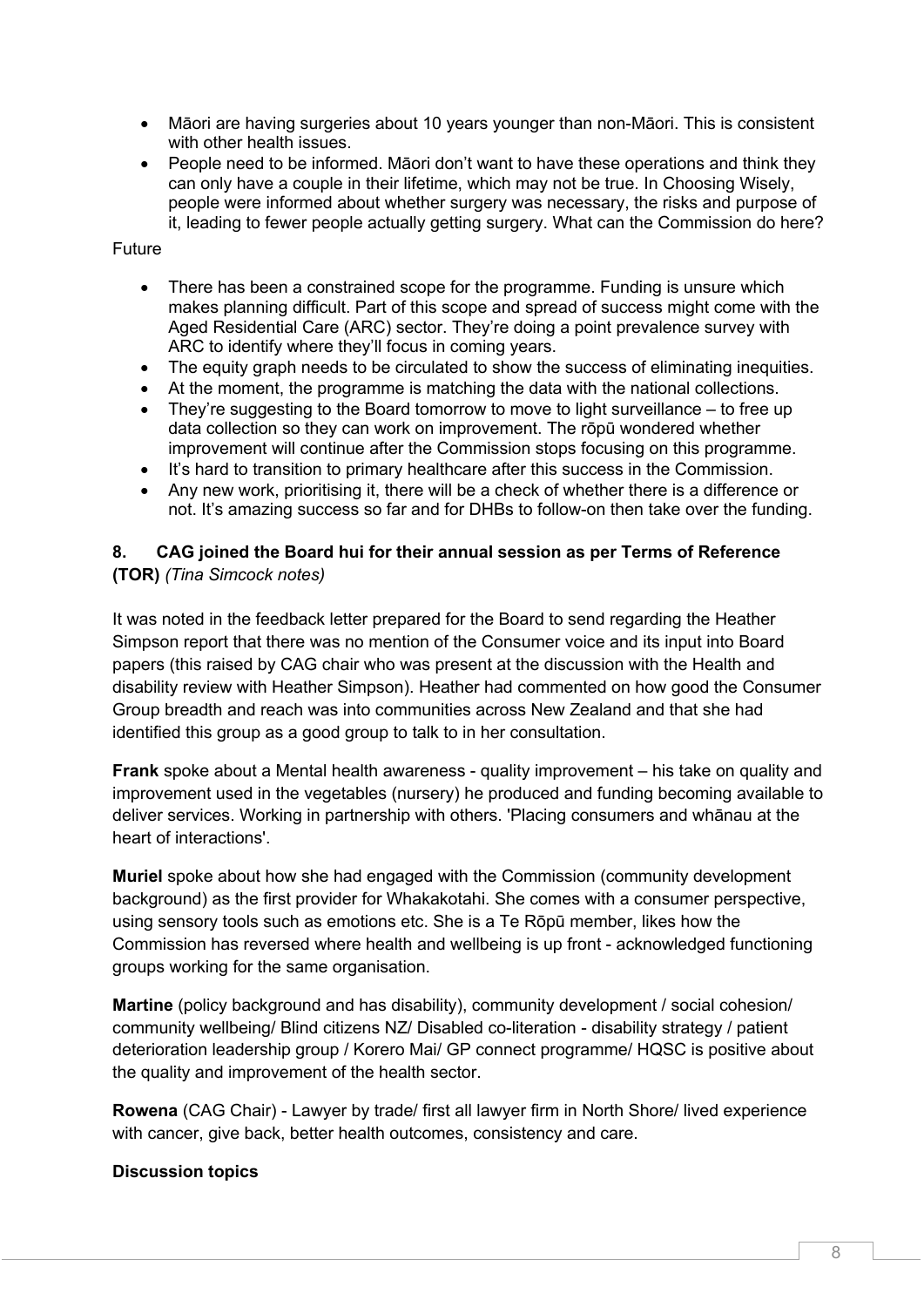Dale spoke about his expectation of the group being one of responsiveness – to take the lead on a few issues and front footing a couple of issues

It's a Push and pull type of relationship.

The Chair talked about the Commission's next four years – what does that framework look like and providing feedback on the Strategic Intent

It was important to tap into Consumer network and to consider the design of programmes

Did we design with Māori partnership and with consumers - what was the design process with consumers and Māori in mind?

There was a system push - funded specific positions – what would that look like? What would a consumer led quality assurance and improvement approach look like? It's a team effort because well informed consumers at any level – provides contribution that is stronger and better if you have a better-informed populace about healthcare, the ability to advocate and better their own understanding of their health.

How well does the Commission support better informed NZ community? The Consumer Group need information first like maternity high blood pressure etc.

We need to have shared values, relationships, quality tools, developing capability - design a service - balance the competing priorities - power of connectivity and collective impact.

What characteristics of good network - you're a vulnerable society - good co-design, attracted very pro-active people, who are the links in the community, the dynamic of diversity, informed consent issues. How do we get a bigger bang for our buck out there? More sustainability - Leadership from services, driving co-design at a practice, how do we lift that? What does that look like?

Process and outcomes - scaling up and down - strengths of disability and lived experience

Invitation to put things on the agenda - twice a year that this network comes together.

Nga mihi from Gwen – acknowledgements to the group for the work over the years of her board tenureship. Her parting words…. Kia ora '*you have gone too far not to go further. and you have done too much to not do more!'*

## **Close of meeting: No formal close.** Afternoon tea with Board & Te Rōpū

#### **Next face-to-face meeting: 30 Jan 2020 – Pounamu**

## **Actions List:**

| <b>Date</b>  | Action                                                            | Responsibility                          |
|--------------|-------------------------------------------------------------------|-----------------------------------------|
| 27 June 2019 | PIC to look at possibility of providing Martine<br>with an I-Pad. | Dez<br>Ongoing.<br>Aaron to visit<br>to |